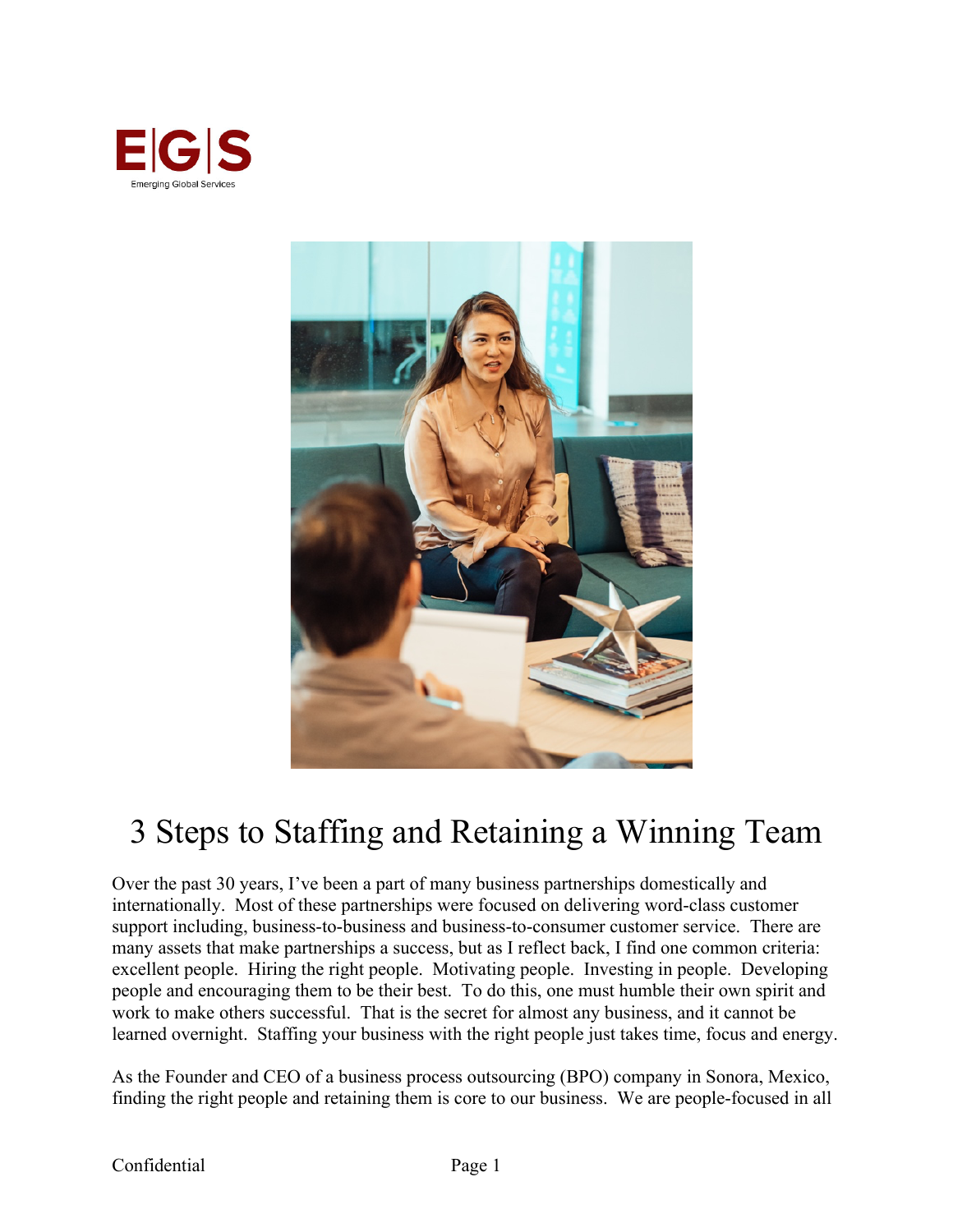we do. So, as we kick off 2022, I thought I would share three critical elements to staffing which have been important to our success. I hope you find these helpful as you review your own hiring and employee retention processes in 2022.

#### **1. Management.**

Although it takes time, it is critical to assemble a management team who is fully committed to your company mission and vision. And when I say committed, I mean at a grassroots level. When was the last time you truly evaluated your executive team? Do you have the right people in the right roles? Do they truly understand the importance of hiring the right people in their area of responsibility? This may sound like broken-record question, so allow me to explain how to evaluate this from an employee staffing and retention perspective.

First of all, does your management team have **passion** for what your company does? I mean true passion, not just saying the right things at the right time. Do they live out what your company does, do they show genuine excitement in what your company does or how it plans to get there? Do they wake up excited about the work they are doing that day? Believe it or not, this is critical to success, and it is critical to hiring and retaining the right people within your business. Passion is infectious. Your employees love it, feel it, need it, and will eventually breath it in all they do when performing their job functions. But, it starts with you and your executive management team. Take the time to evaluate each team members passion for the business and their role within the organization.

Secondly, does your management team have the **experience** in what your organization does? I am not referring to the right resume, the right education, or the right previous experience. I am referring to business common sense. Do they view the work your employees are performing from the standpoint of how they themselves would do it? And, if needed, would they do it if called upon? Contrast that with management who prefers to find the right person do do the work. Now, there is value in delegating, but your employees need to know that if/when called upon, you will (and can) perform the same work they are hired to perform. This is critical to developing respect and trust with your team, which is critical to employee retention.

Finally, does your management team know how to **develop** your employees to perform the work necessary to succeed. Over the years, I've learned the importance of teaching your employees how to perform the work you expect from them. Yes, it is important that they have previous experience, but often that experience may not deliver the outcome you want or need. In this case, you need to teach them, show them. Empower them to perform the work, and allow them to make mistakes along the way. You will earn their respect, and dramatically improve employee retention.

## **2. Re-Invent.**

For organizations with high employee turnover, it may be time to look at company **culture**. This can be the number one reason employees leave, or more importantly do not apply. According to an Indeed survey, *"72% of job seekers say it's extremely or very important to see details about company culture in job descriptions."* Prospective employees want to know what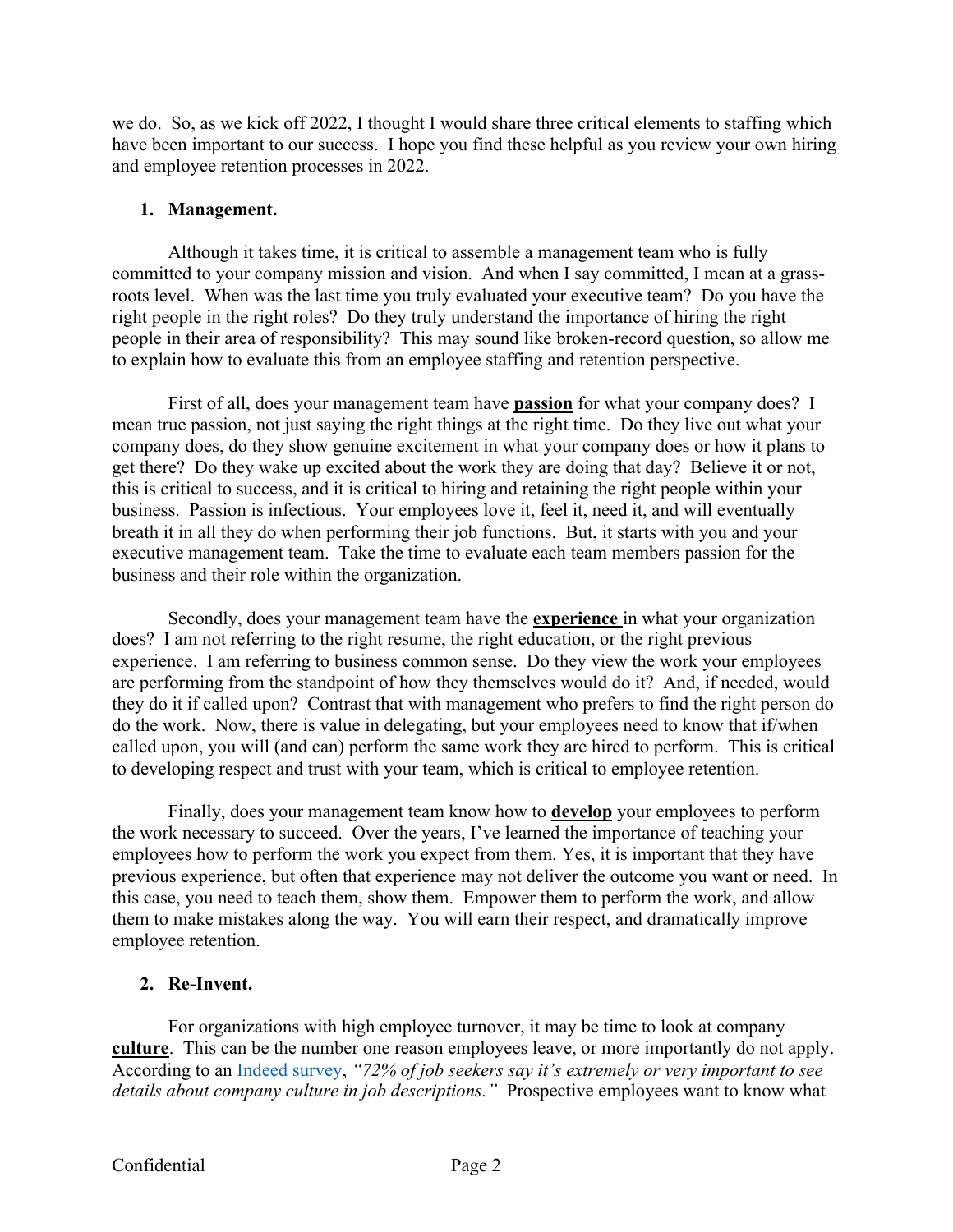it's like working at your organization. Is it a place where employees feel good about the work they do? Are they growing and becoming better at what they want to do? If you feel your current organization and culture may be missing the mark, could it be time to reinvent**?** And if so, how? Start by asking your employees. How do they like their work, their boss, their colleagues, their work environments and offices? Keep is real, authentic and confidential. Do they feel supported and valued? This starts with management and flows through the organization. One the best ways to establish culture is to implement a "service to others" mentality. For example, our overall company mission is "To Serve Others". This is what we do, and it starts with the C-Suite and continues through your team to all the employees who are on the front lines serving your customers, clients and partners. My job as founder is to make sure my direct reports have all they need to be successful and that I empower them to do their job. Their job is to do the same for their direct reports. And so it goes through your organization. The goal is to create an environment of service that builds others up, and ultimately serves your customers and retains your employees.

In addition to culture, does your organization have **clear communications** among all departments, management and front-line employees. I think most organizations may have the tools in place for this, but often do not have policies and procedures that allow for effective communications from employees on the front lines or within other departments. Within our organization, our supervisors are responsible to facilitate communications with each of their direct reports. Part of this is to ask how they are doing, and do they feel supported. Do they have what they need to meet their responsibilities. and do they have concerns to be considered by management. Yes, we do this weekly.

And finally, does your organization **keep it simple** for your employees? The base of my experience here is tied to running call centers and the need to measure performance of our representatives tied to our contract commitments. We found many of our clients wanted us to measure up to ten metrics on each call or contact they handle. It is just not reasonable to ask your employees to adhere to this. However, what is reasonable (and coachable) are three to five metrics. This aspect of work can make or break how some of your employees will feel about working at your organization. This could have a big impact on employee retention and turnover.

## **3. Supplement.**

According to the *Wall Street Journal*, in 2021, *"there were more than 11 million job openings in early November, according to jobs site Indeed, well above the number of unemployed workers."* Therefore, in order to maintain, or to accelerate company growth in 2022, it may be necessary to supplement your work force with an outsourced provider. However, when seeking a partner, it is critical to find one who values people (your front line employees) with the right passion, culture, experience and talent development as your organization. Do your homework, spend time with the management team and meet their employees who are currently performing work. Get to know their values, their passion for what they do, and their ability to deliver on metrics. Leveraging an outsourced provider can deliver many benefits, including reduced costs, improved service levels, disaster recovery, improved quality and a more efficient way to grow our business in 2022.